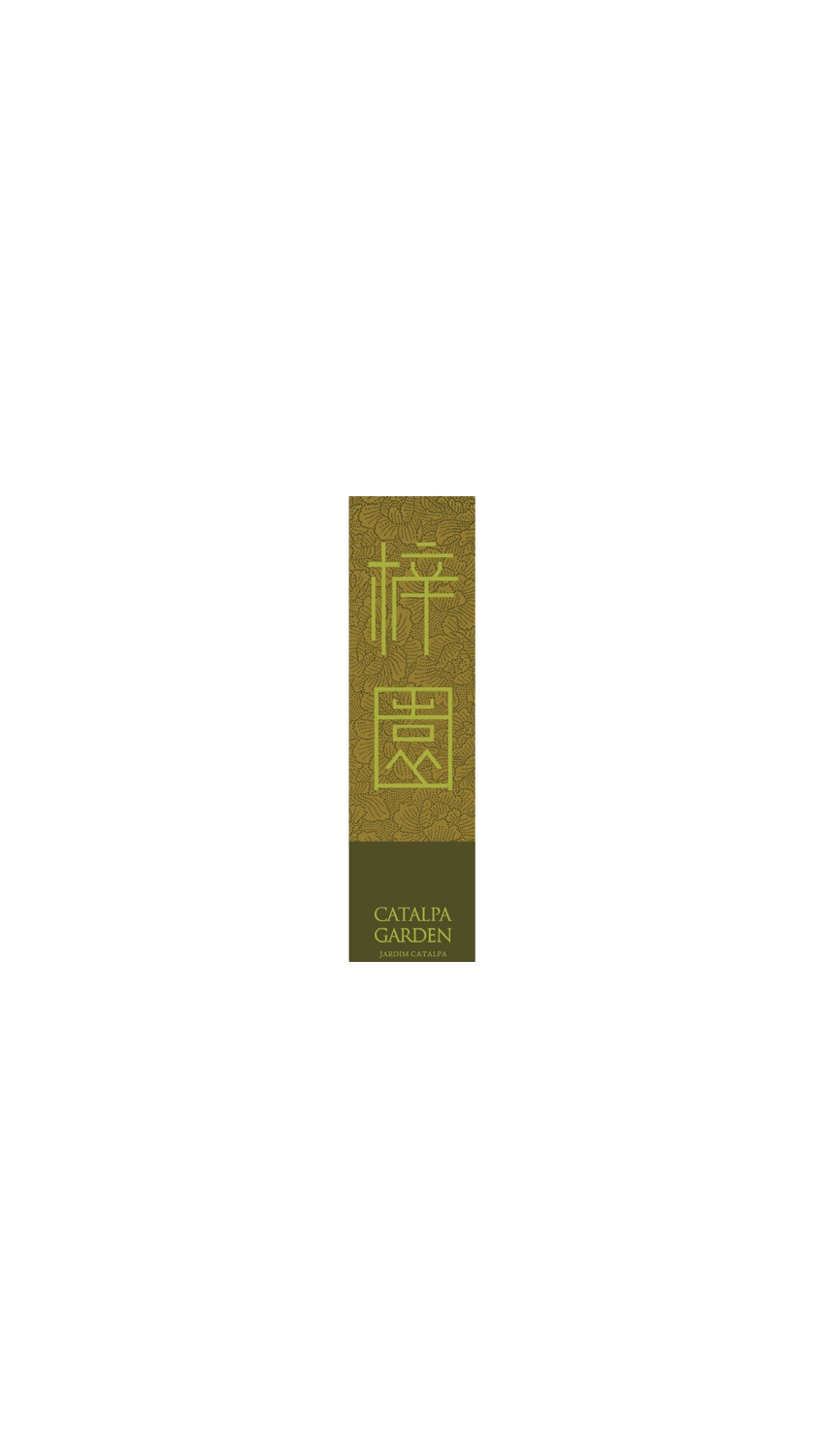

| $\ast$          | 瑤柱豆瓣酥<br>Mashed Broad Bean with Conpoy                                    | \$100 |
|-----------------|---------------------------------------------------------------------------|-------|
| $\ast$          | 紅燒牛腸<br><b>Braised Beef Shank</b>                                         | \$100 |
| ∗               | 糖醋小排<br>Spareribs in Sweet Vinegar Sauce                                  | \$100 |
|                 | 鎮江肴肉<br>Sliced Pork Terrine with Zhenjiang Black Vinegar                  | \$100 |
|                 | 油爆蝦<br>Sautéed Shrimps with Shells in Soy Sauce                           | \$100 |
|                 | 上海醬鴿<br>Stewed Pigeon with Dark Sauce                                     | \$120 |
|                 | 醉鴿<br>Marinated Pigeon with Huadiao Wine                                  | \$120 |
|                 | 燻魚<br>Smoked Fish                                                         | \$100 |
| $\ast$          | 鳯尾魚<br>Deep Fried Anchovy                                                 | \$100 |
|                 | 鹽酥小黃魚<br>Deep Fried Croaker with Salt & Pepper                            | \$100 |
| $\ast$          | 花雕醉雞<br>Marinated Chicken with Huadiao Wine                               | \$100 |
| $\ast$          | 醉蝦<br>Marinated Shrimp with Huadiao Wine                                  | \$100 |
|                 | 麻醬雞絲粉皮<br>Shredded Chicken with Bean Vermicelli in Sesame Sauce           | \$100 |
|                 | <i><i>●</i> 脆皮素鵝</i><br>Deep Fried Bean Curd Sheet filled with Vegetables | \$90  |
| B               | 馬蘭頭拌豆腐干<br>Minced Dried Bean Curd and Shanghainese Wild Vegetables        | \$95  |
| $\ast$          | 蔥油拌海蜇頭<br>Jelly Fish Head Tossed with Scallion Oil                        | \$100 |
|                 | 香萵筍拌海蜇<br>Jelly Fish with Pickled Bamboo Shoot                            | \$100 |
|                 | 紅燒鴨舌<br>Braised Duck Tongue with Soy Sauce                                | \$100 |
| <b>SER</b>      | 雲耳拌西芹<br>Marinated Black Fungus with Celery                               | \$85  |
| P <sup>ER</sup> | 糖醋青瓜<br>Cucumber in Sweet Vinegar Sauce                                   | \$80  |
|                 | 南京鹽水鴨<br>Nanjing Style Salted Duck                                        | \$100 |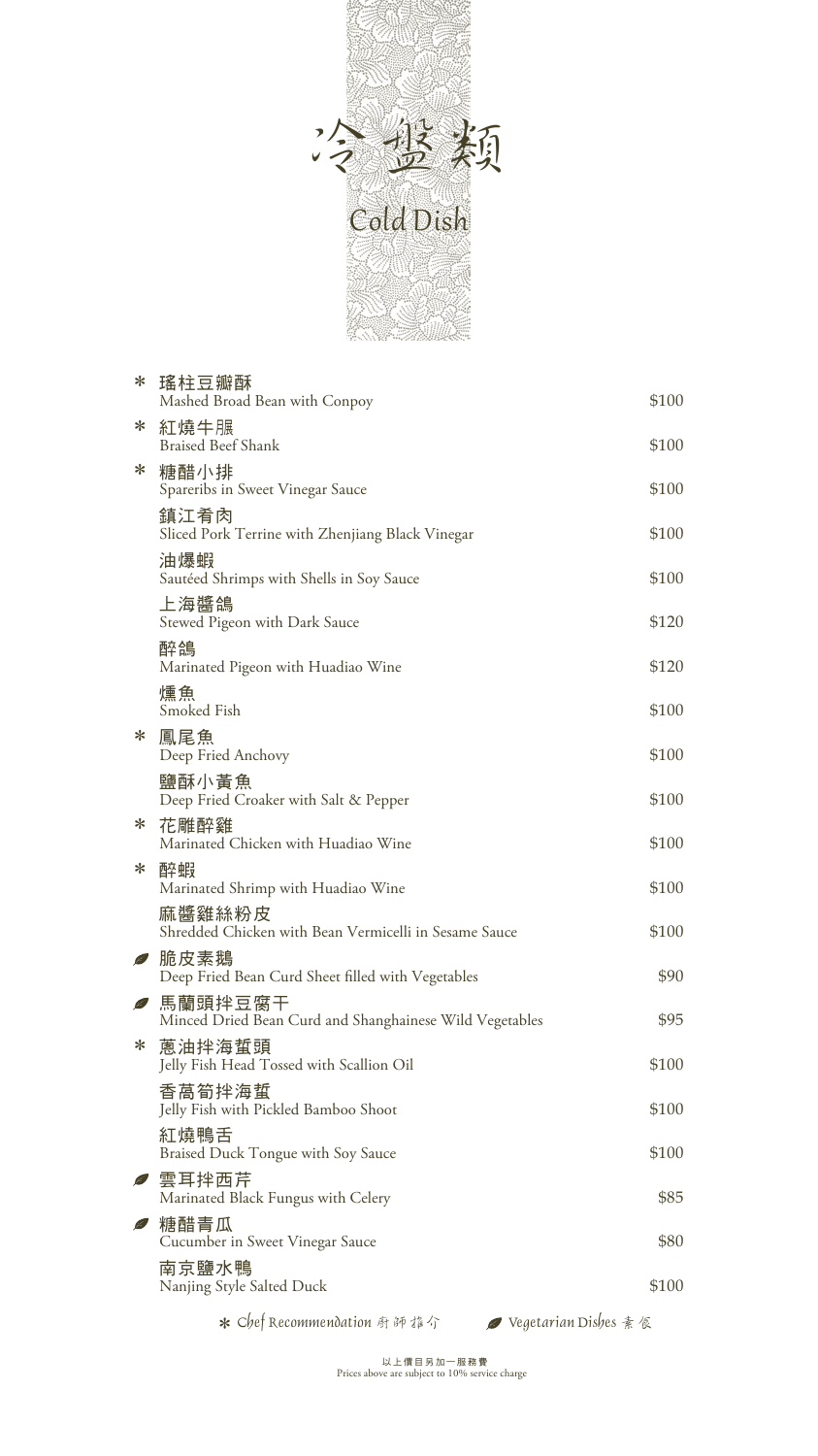

|           | 蘿蔔絲拌海蜇<br>Tossed Jelly Fish with Shredded Turnip                                                                                                                                   |               | \$90  |
|-----------|------------------------------------------------------------------------------------------------------------------------------------------------------------------------------------|---------------|-------|
| r ≫       | 茶葉燻蛋<br>Tea Leaf Smoked Egg                                                                                                                                                        | 每隻(Each) \$15 |       |
|           | <i>●</i> 皮蛋拌豆腐<br>Thousand Year Egg with Bean Curd                                                                                                                                 |               | \$80  |
|           | 鹹雞<br>Salted Chicken                                                                                                                                                               |               | \$100 |
| ∗         | 四喜烤麩<br><b>Braised Gluten with Fungus</b>                                                                                                                                          |               | \$90  |
| Ł         | 芫茜蒜茸拌香萵筍<br>Pickled Bamboo Shoot with Coriander and Garlic                                                                                                                         |               | \$90  |
|           | 怪味雞<br>Chicken and Peanut with Special Spicy Sauce                                                                                                                                 |               | \$100 |
| Ł         | 涼拌西芹<br>Chilled Celery with Special Sauce                                                                                                                                          |               | \$80  |
|           | 醬排骨<br>Dry Braised Spare Ribs with Soy Paste                                                                                                                                       |               | \$100 |
|           | 紅燒素鵝<br>Braised Bean Curd Sheet filled with Vegetables                                                                                                                             |               | \$90  |
|           | 醉豬手<br>Pork Knuckle with Huadiao Wine                                                                                                                                              |               | \$100 |
|           | 無錫脆鱔<br>Wuxi Crispy Eel                                                                                                                                                            |               | \$110 |
| <b>RE</b> | 素雞伴雙脆<br>Boiled Bean Curd Roll with Cucumber & Pickles                                                                                                                             |               | \$85  |
| Ł         | 油燜小竹筍<br>Stewed Baby Bamboo Shoot                                                                                                                                                  |               | \$85  |
|           | 凍羊糕<br><b>Sliced Mutton Terrine</b>                                                                                                                                                |               | \$100 |
|           | 精選三小碟(上海醬鴿、醉鴿、鹽酥小黃魚、無錫脆鱔除外)<br>Three Kinds of Cold Dish<br>(Exclude: Stewed Pigeon with Dark Sauce, Marinated Pigeon with<br>Huadiao Wine, Deep Fried Anchovy and Wuxi Crispy Eel) |               | \$200 |

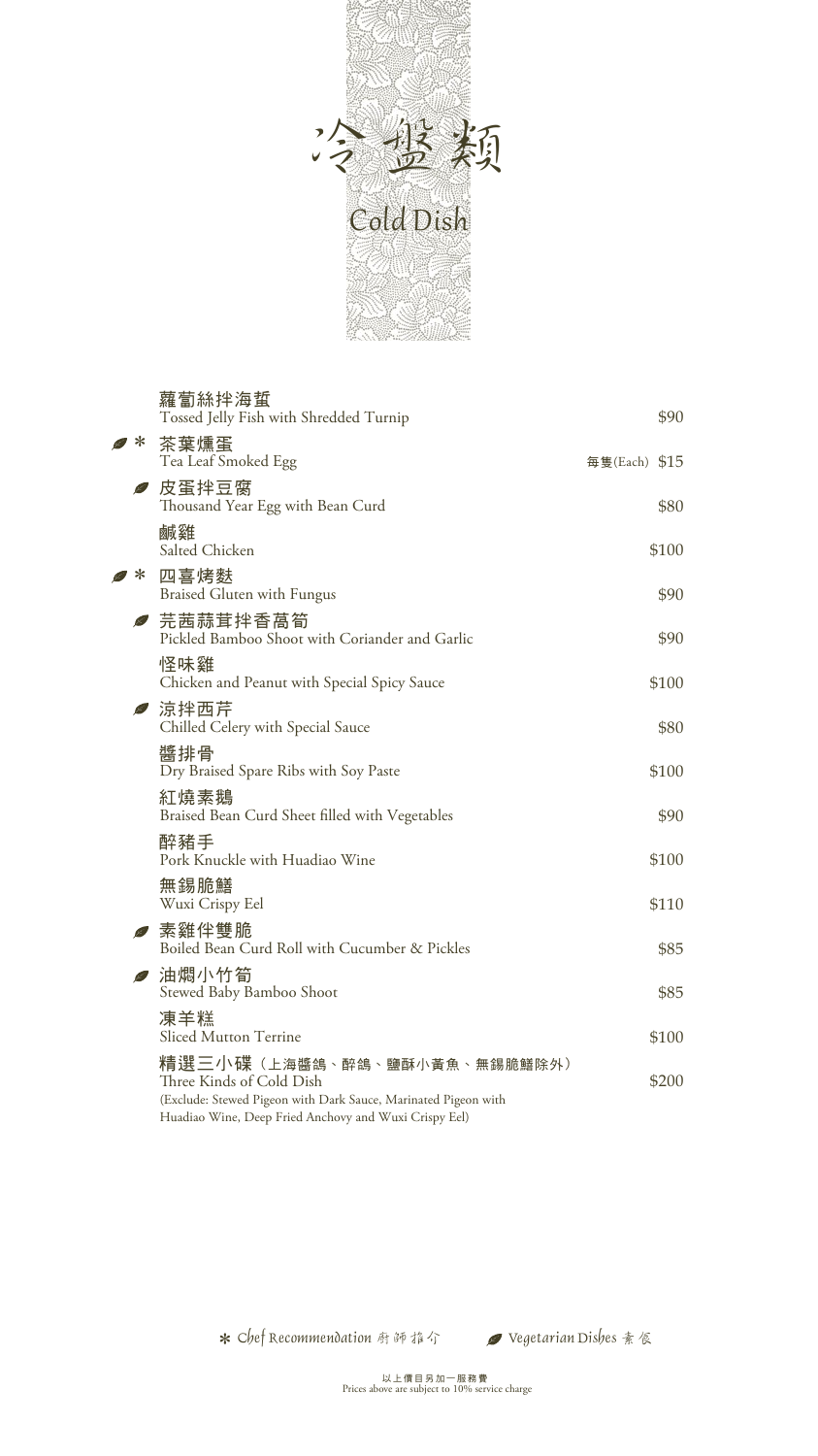名翅、鲍龟、海参、花膠類

## Shark's Fin, Abalone, Sea cucumber & Dried Fish Maw



| ∗      | 火朣雞燉大排翅(需 <sub>要預訂)</sub><br>Double Boiled Superior Shark's Fin Soup with Chicken<br>and Jinhua Ham (order in advance) | 四人用 (4 Pax)<br>半份 (Half)<br>壹份 (Whole) | \$1680<br>\$2500<br>\$4680 |
|--------|------------------------------------------------------------------------------------------------------------------------|----------------------------------------|----------------------------|
| ∗      | 原盅雞燉翅<br>Double Boiled Shark's Fin Soup with Chicken                                                                   | 每盅 (Per serving)                       | \$200                      |
|        | 砂鍋雞煲翅<br>Braised Shark's Fin with Chicken in Casserole                                                                 | 六人用 (6 Pax)<br>$+$ 二人用 (12 Pax)        | \$880<br>\$1700            |
| $\ast$ | 魚翅燉蛋<br>Double-Boiled Shark's Fin with Egg                                                                             | 每盅 (Per serving)                       | \$130                      |
|        | 十二頭鮑魚拌紅燒肉 (二位起)<br>Abalone (12-head) with Braised Pork (minimum two persons)                                           | 每位 (Per persons)                       | \$80                       |
|        | 六頭鮑魚拌紅燒肉(ニ位起)<br>Abalone (6-head) with Braised Pork (minimum two persons) 每位 (Per persons)                             |                                        | \$160                      |
|        | 蝦子日本遼參拌西蘭花 (二位起)<br>Japanese Sea Cucumber with Shrimp Roes and Broccoli<br>(minimum two persons)                       | 每條 (Each)                              | \$138                      |
|        | 鮑片烏參<br>Braised Sliced Abalone and Superior Sea Cucumber                                                               | 半份 (Half)<br>壹份 (Whole)                | \$1200<br>\$2300           |
|        | 蔥烤大烏參<br>Braised Superior Sea Cucumber with Scallion                                                                   | 半份 (Half)<br>壹份 (Whole)                | \$600<br>\$1200            |
| $\ast$ | 蝦子大烏參<br>Braised Superior Sea Cucumber with Shrimp Roe                                                                 | 半份 (Half)<br>壹份 (Whole)                | \$600<br>\$1200            |
|        | 三絲花膠羹<br>Fish Maw Soup with Mushroom, Bamboo Shoots<br>and Ham Threads                                                 | 每盅 (Per serving)                       | \$100                      |
|        | 火朣花膠雞湯<br>Chicken Soup with Fish Maw and Jinhua Ham                                                                    | 半份 (Half)<br>壹份 (Whole)                | \$1120<br>\$2100           |
|        | 瑤柱花膠火腿燉雞湯<br>Double Boiled Chicken Soup with Conpoy,<br>Fish Maw and Jinhua Ham                                        | 每盅 (Per serving)                       | \$130                      |
|        | 火腿雞片燴花膠<br>Braised Fish Maw with Jinhua Ham and Chicken                                                                | 每盅 (Per serving)                       | \$115                      |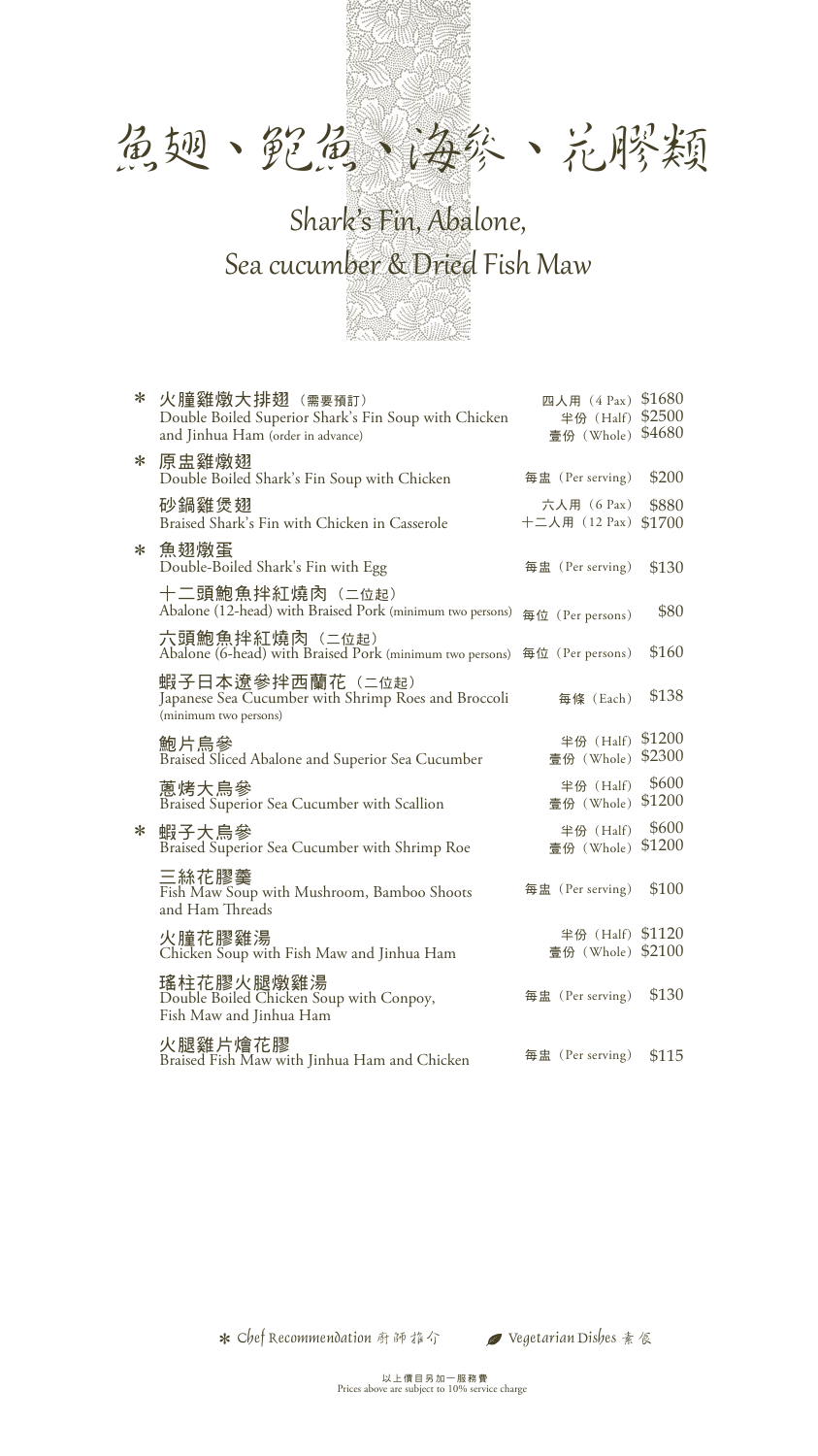

| $\ast$ | 清蒸鰣魚                                                              |       |
|--------|-------------------------------------------------------------------|-------|
|        | <b>Steamed Hilsa Herring</b>                                      | \$450 |
|        | 鹵汁蒸黃魚<br>Yellow Croaker with Chinese Marinade Sauce               | \$200 |
|        | 松子桂魚<br>Deep Fried Sweet and Sour Mandarin Fish with Pine Nut     | \$330 |
|        | * 雲南大頭菜炒桂魚絲<br>Sautéed Shredded Mandarin Fish with Yunnan Cabbage | \$230 |
| ⋇      | 苔條拖桂魚<br>Deep Fried Sliced Mandarin Fish with Seaweed             | \$170 |
| ⋇      | 糟溜魚片<br>Fish Fillet in Rice Wine Sauce                            | \$180 |
|        | 蔥烤鯽魚<br><b>Braised Crucian with Scallions</b>                     | \$180 |
|        | 清炒鱔糊<br>Sautéed Shredded Eel                                      | \$160 |
|        | 韭黃炒鱔糊<br>Sautéed Shredded Eel with Chives                         | \$150 |
|        | 銀芽炒鱔糊<br>Sautéed Shredded Eel with Bean Sprout                    | \$150 |
|        | 雪菜年糕炒魚絲<br>Sautéed Shredded Fish and Rice Cake with Snow Cabbage  | \$230 |
|        | 雪菜蒸銀鱈魚<br>Steamed Codfish Fillet with Snow Cabbage                | \$210 |
|        | 煎封銀鱈魚<br>Pan Fried Codfish Fillet with Soya Sauce                 | \$210 |
|        | 蒜子紅燒黃魚<br><b>Braised Croaker with Garlic</b>                      | \$220 |
|        | 松子黃魚<br>Deep Fried Sweet and Sour Croaker with Pine Nut           | \$220 |
|        | 雪菜燴魚片<br>Braised Fish Fillet with Snow Cabbage                    | \$220 |
|        | 火腿冬菇蒸銀鱈魚<br>Steamed Codfish Fillet with Jinhua Ham and Mushroom   | \$260 |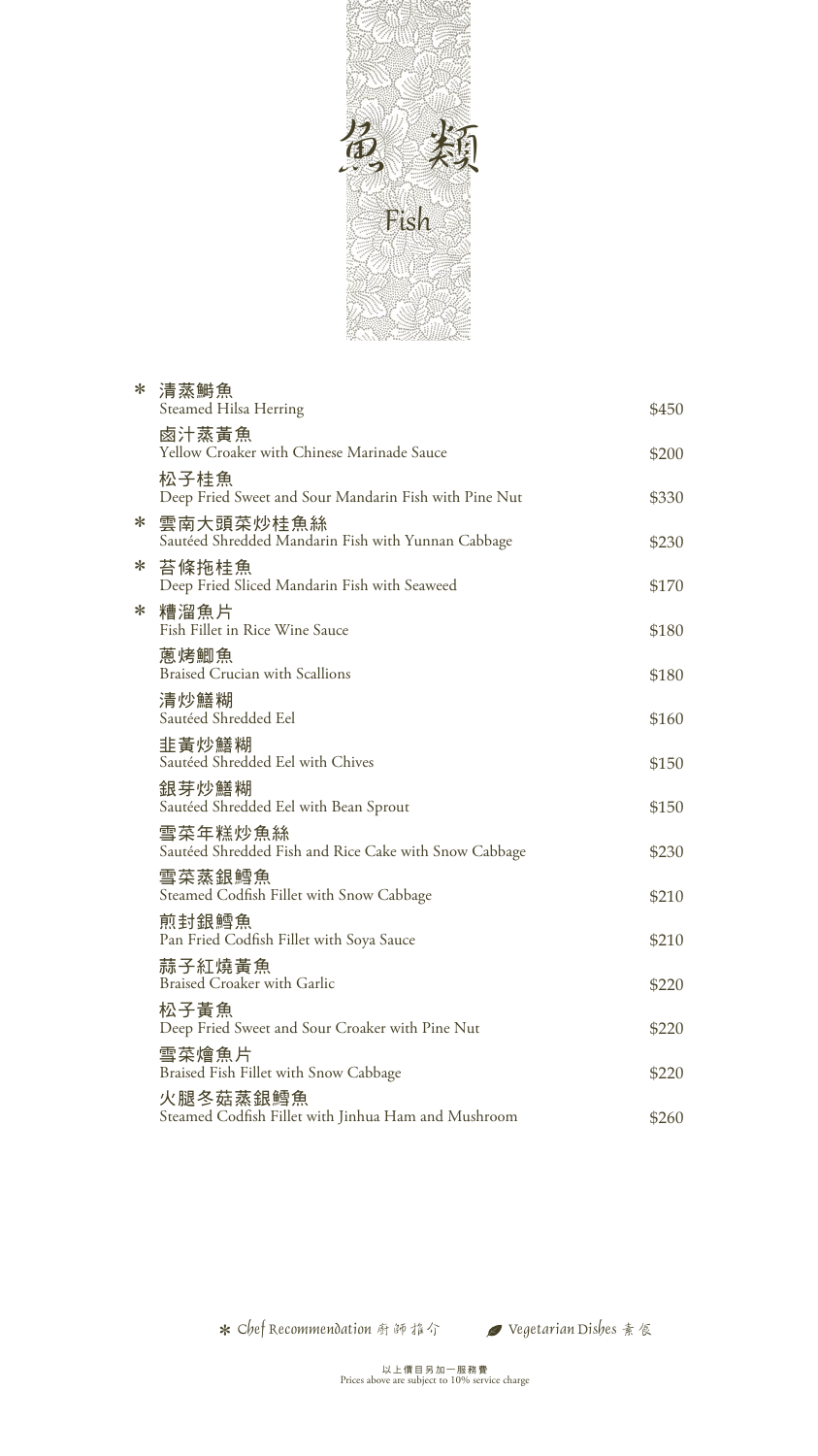

| $\ast$ | 清炒蝦仁<br>Stir Fried River Shrimp                                                           |  |                  | \$230 |
|--------|-------------------------------------------------------------------------------------------|--|------------------|-------|
|        | 苔條蝦仁<br>Stir Fried River Shrimp with Seaweed                                              |  |                  | \$230 |
|        | 鹹蛋黃炒蝦仁<br>Stir Fried River Shrimp with Salted Egg Yolk                                    |  |                  | \$230 |
|        | 雪菜炒蝦仁<br>Stir Fried River Shrimp with Snow Cabbage                                        |  |                  | \$230 |
|        | <b>亁燒明蝦</b> (兩隻起)<br>Dry Braised Prawn with Brown Sauce<br>(minimum two pieces)           |  | 每隻(Each)         | \$135 |
|        | * 宮爆明蝦<br>Fried Prawn with Spicy Sauce                                                    |  |                  | \$390 |
| ∗      | 鹹蛋黃明蝦(兩隻起)<br>Stir Fried Prawns with Salted Egg Yolk<br>(minimum two pieces)              |  | 每隻 (Each)        | \$135 |
|        | * 醤爆明蝦粗麵 (兩隻起)<br>Braised Prawn in Spicy Sauce with Thick Noodles<br>(minimum two pieces) |  | 每隻(Each)         | \$135 |
|        | 明蝦炒年糕<br>Sautéed Prawn with Rice Cake                                                     |  |                  | \$415 |
|        | 六月黃炒年榚(兩隻起)<br>Sautéed Fried Hairy Crab with Rice Cake<br>(minimum two pieces)            |  | 每隻 (Each)        | \$130 |
| $\ast$ | 賽螃蟹<br>Sautéed Egg White with Mushroom and Conpoy                                         |  |                  | \$135 |
|        | 蝦仁老燒蛋<br>Fried Shrimp with Fungus, Winter Bamboo Shoot and Egg                            |  |                  | \$160 |
|        | 蝦仁燉蛋(兩盅起)<br>Double Boiled Egg with River Shrimp<br>(minimum two servings)                |  | 每盅 (Per serving) | \$50  |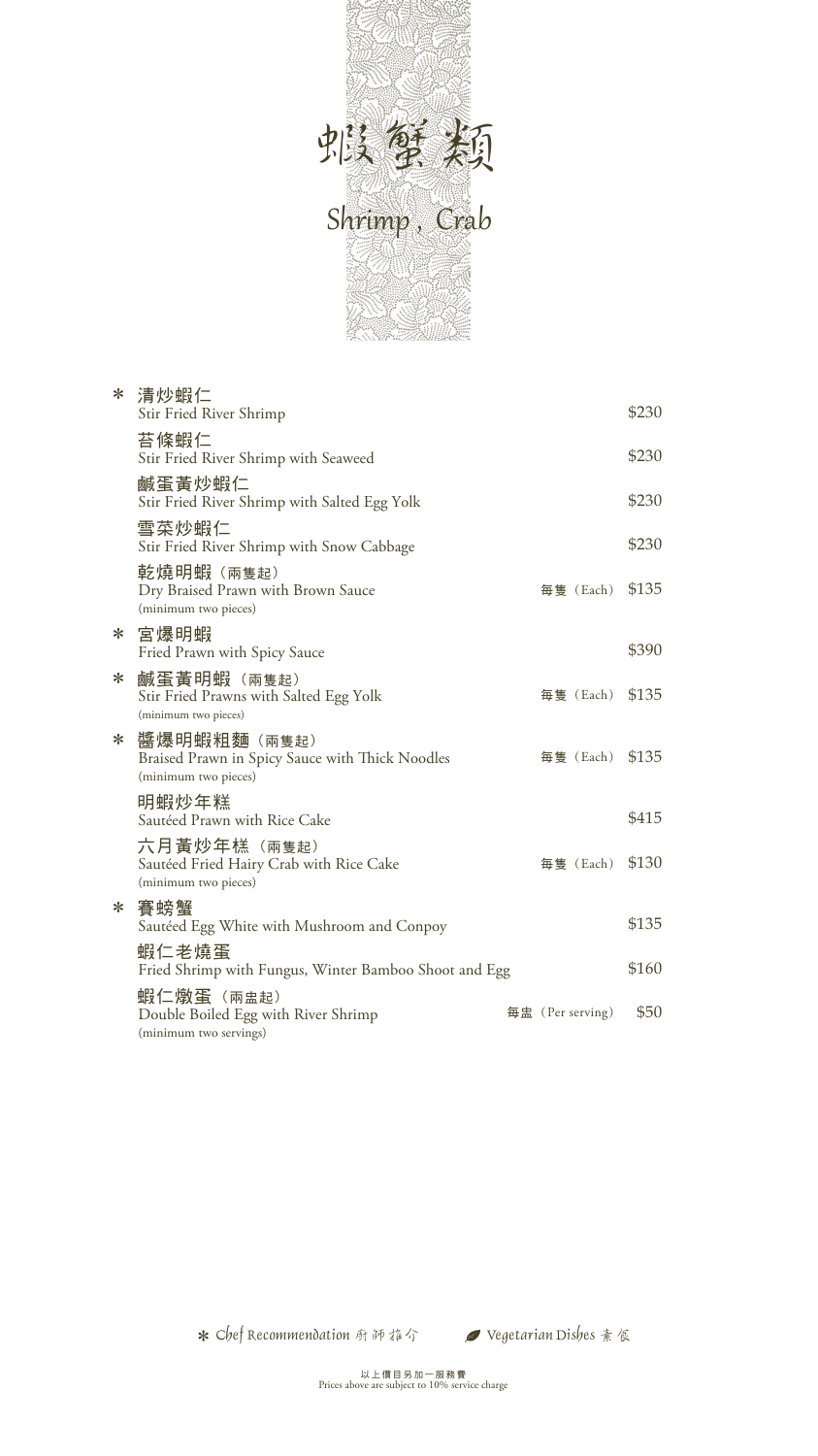

|        | 洋蔥燜雞<br>Braised Chicken with Onion                              |                        | \$220          |
|--------|-----------------------------------------------------------------|------------------------|----------------|
| $\ast$ | 樟茶鴨<br>Camphor Tea Leaf Smoked Duck                             | 半隻(Half)<br>壹隻(Whole)  | \$180<br>\$340 |
|        | 香酥鴨<br>Deep Fried Crispy Duck                                   | 半隻(Half)<br>壹隻 (Whole) | \$180<br>\$340 |
|        | 八寶鴨 (需預訂)<br>Eight Treasures Stuffed Duck (order in advance)    |                        | \$420          |
|        | 蝦醬炸雞塊<br>Deep Fried Chicken with Shrimp Paste                   |                        | \$180          |
|        | 宮保雞丁<br>Spicy Diced Chicken with Peanuts                        |                        | \$140          |
|        | 八寶雞 (需預訂)<br>Eight Treasures Stuffed Chicken (order in advance) |                        | \$380          |
|        | * 炸子雞<br>Deep Fried Chicken with Salted Pepper                  | 半隻(Half)<br>壹隻 (Whole) | \$180<br>\$340 |
|        | 花雕蒸雞<br>Steamed Chicken with Huadiao Wine                       | 半隻(Half)<br>壹隻(Whole)  | \$190<br>\$360 |
|        | 油豆腐粉絲炆雞<br>Braised Chicken with Fried Bean Curd and Vermicelli  |                        | \$210          |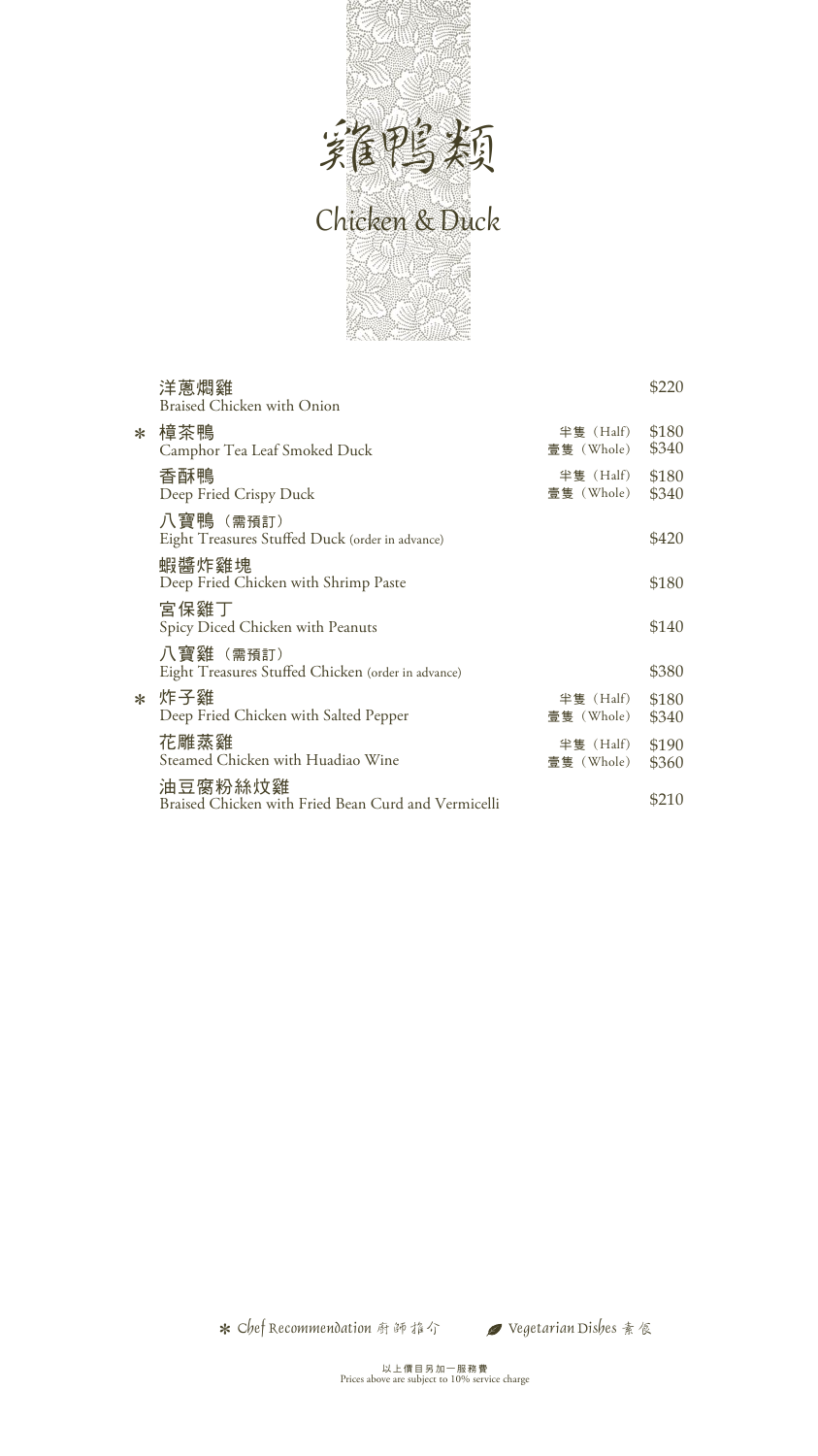

|        | 紅燒元蹄                                                                                                |       |
|--------|-----------------------------------------------------------------------------------------------------|-------|
|        | Braised Pork Knuckle in Brown Sauce                                                                 | \$380 |
|        | 八寶辣醬<br>Sautéed Assorted Meat in Spicy Paste                                                        | \$160 |
|        | 椒鹽排骨<br>Deep Fried Spicy Salted Spare Ribs                                                          | \$160 |
|        | 豬八戒踢皮球(豬腳雞蛋)<br>Braised Pork, Pork Knuckle and Egg in Dark Sauce                                    | \$160 |
|        | 紅燒肉燒蛋<br><b>Braised Pork with Roast Egg</b>                                                         | \$180 |
|        | 回鍋肉<br>Sautéed Sliced Pork with Cabbage in Spicy Sauce                                              | \$140 |
|        | 鹹肉蒸百頁<br>Steamed Bean Curd Sheet with Salted Pork                                                   | \$140 |
| $\ast$ | 爛糊肉絲<br>Braised Tianjin Cabbage with Shredded Pork in Cream Sauce                                   | \$120 |
|        | 雪菜毛豆肉絲<br>Sautéed Shredded Pork with Snow Cabbage and Green Soybean                                 | \$110 |
|        | 煙豆干青椒肉絲<br>Sautéed Shredded Pork with Smoked Dried Bean Curd<br>and Green Bell Pepper               | \$110 |
|        | 蔥爆牛肉<br>Sautéed Beef with Scallion                                                                  | \$140 |
|        | 蜜汁火舫<br>Sliced Jinhua Ham Steamed in Honey Sauce                                                    | \$160 |
| ∗      | 稻草扎肉<br>Braised Pork Belly Wrapped with Fragrant leaves                                             | \$180 |
|        | 百頁結烤小排骨<br>Braised Small Spare Ribs with Bean Curd Sheet                                            | \$160 |
| ∗      | 腐乳紅方肉<br>Pork with Red Fermented Bean Curd                                                          | \$190 |
|        | * 醬爆肉絲配薄餅<br>Fried Shredded Meat in Soy Bean Paste<br>Served with Pancakes                          | \$170 |
|        | 醬爆牛柳<br>Stir-Fried Beef with Spicy Sauce                                                            | \$170 |
|        | 火腿雞片燴蹄筋<br>Braised Pork Tendons with Jinhua Ham and Chicken                                         | \$210 |
|        | 炸雙脆(炸排骨,炸苔條桂魚)<br>Deep Fried Spare Ribs with Five Spices &<br>Deep Fried Mandarin Fish with Seaweed | \$230 |
|        | 咸香魚紅燒肉                                                                                              |       |

Braised Pork with Salted Fish

**\*** Chef Recommendation 廚師推介 → Vegetarian Dishes 素食

\$230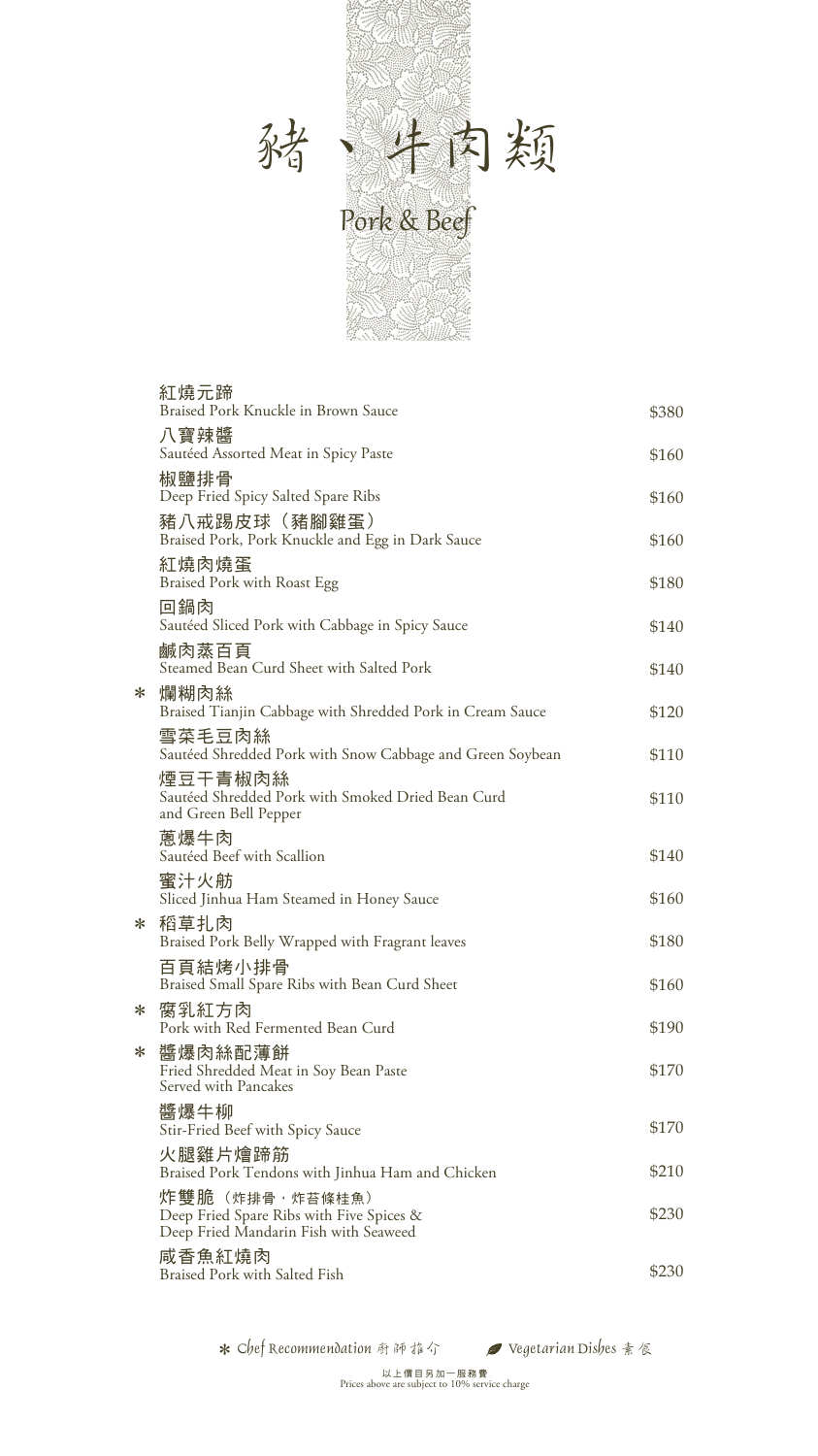砂鍋、鍋巴類

## Casserole & Crispy Rice



|   | 香蔥蝦仁豆腐濃湯<br>Soup with Bean Curd, Shrimp, Mushroom and Shallot in Casserole                                                 |                | \$138 |
|---|----------------------------------------------------------------------------------------------------------------------------|----------------|-------|
|   | 砂鍋紅燒肉                                                                                                                      |                |       |
|   | <b>Braised Pork in Casserole</b>                                                                                           |                | \$180 |
|   | 雜錦砂鍋<br>Assorted Meat and Vegetable in Casserole                                                                           |                | \$190 |
|   | 粉皮魚頭砂鍋<br>Braised Fish Head with Mung Bean Noodles in Casserole                                                            |                | \$300 |
| ∗ | 獅子頭砂鍋<br>Braised Meat Ball in Casserole                                                                                    |                | \$160 |
| ∗ | 三鮮豆腐砂鍋<br>Bean Curd with Seafood in Casserole                                                                              |                | \$138 |
|   | <i>2</i> 扁尖豆腐砂鍋<br>Bean Curd with Dried Bamboo Shoot in Casserole                                                          |                | \$120 |
|   | 紅燒魚頭豆腐砂鍋<br>Braised Fish Head and Bean Curd in Casserole                                                                   |                | \$300 |
|   | 鹹肉津白麵筋砂鍋<br>Tianjin Cabbage with Salted Meat and Bran Gluten in Casserole                                                  |                | \$135 |
|   | <i><i><i>●</i> 冬菇麵筋砂鍋</i></i><br>Sautéed Chinese Mushroom & Bran Gluten in Casserole                                       |                | \$135 |
|   | <i><i><i>●</i> 冬菇扁尖毛豆豆腐砂鍋</i></i><br>Bean Curd with Chinese Mushroom, Dried Bamboo Shoot<br>and Green Soybean in Casserole |                | \$120 |
|   | <i><i>●</i> 素雞冬菇毛豆砂鍋</i><br>Braised Bean Curd with Chinese Mushroom and Green Soybean<br>in Casserole                      |                | \$120 |
|   | 松子肉沫鍋巴卷(四隻起)<br>Minced Pork and Pine Nut Crispy Rice Cone<br>(minimum four pieces)                                         | 每隻 (Each) \$35 |       |
|   | 京蔥牛肉粒鍋巴卷(四隻起)<br>Braised Minced Beef and Scallion Crispy Rice Cone<br>(minimum four pieces)                                | 每隻 (Each)      | \$35  |
|   | 火腿海參鍋巴<br>Crispy Rice with Sea Cucumber and Jinhua Ham                                                                     |                | \$250 |
|   | 茄汁蝦仁鍋巴<br>Crispy Rice with Shrimp in Tomato Sauce                                                                          |                | \$180 |
|   | 雜錦鍋巴<br>Crispy Rice with Assorted Meat                                                                                     |                | \$180 |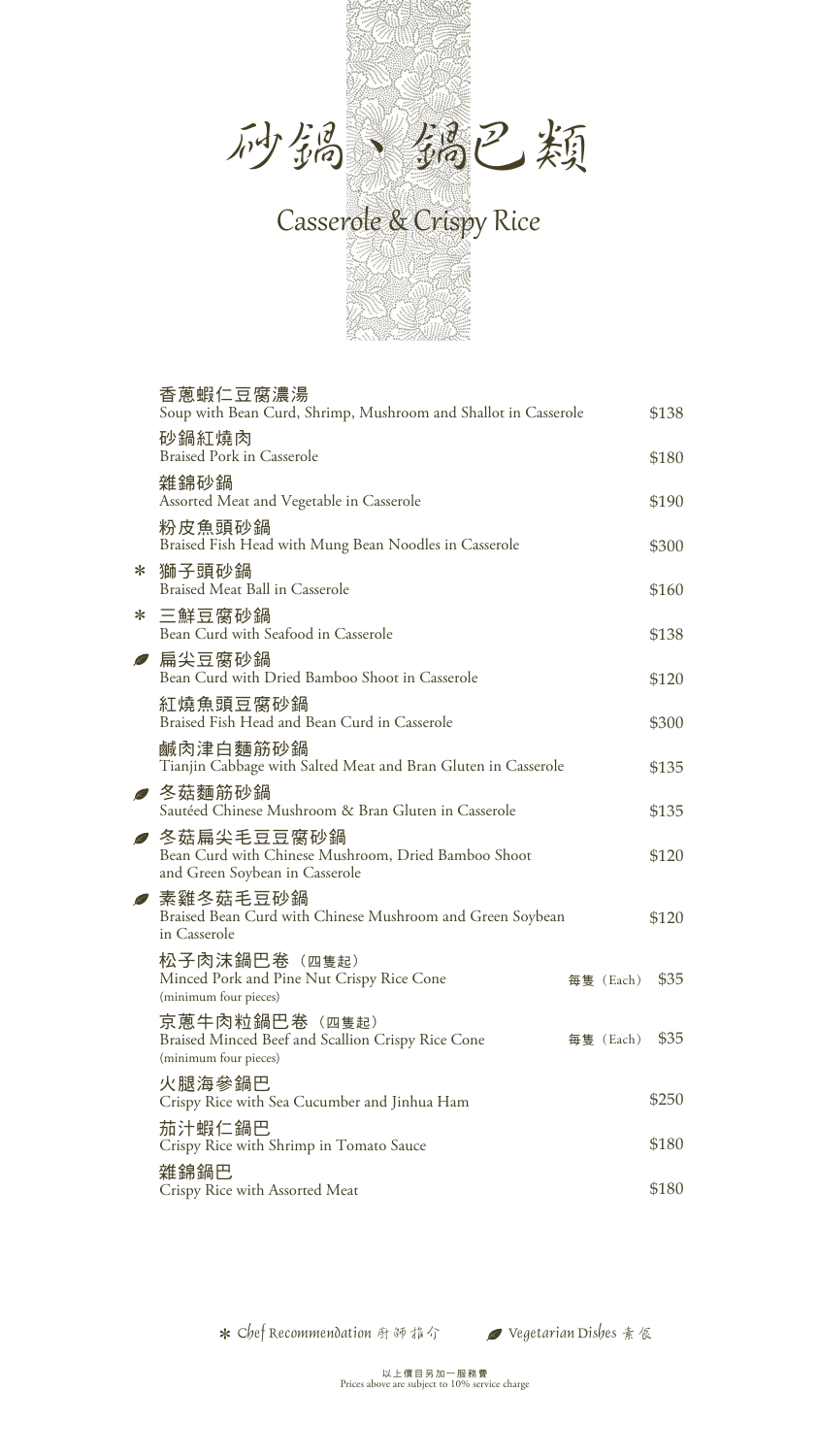

| $\ast$ | 四寶夾餅                                                                                            |       |
|--------|-------------------------------------------------------------------------------------------------|-------|
|        | Crispy Pocket Puff                                                                              | \$190 |
|        | <i>●</i> 煙豆干炒西芹<br>Stir Fired Celery with Smoked Dried Bean Curd                                | \$100 |
|        | 蝦仁干絲<br>Shredded Dried Bean Curd with Shrimp                                                    | \$130 |
|        | 火腿雞絲干絲<br>Shredded Dried Bean Curd with Jinhua Ham and Shredded Chicken                         | \$130 |
|        | 雜錦干絲<br>Shredded Dried Bean Curd with Assorted Meat and Vegetables                              | \$130 |
|        | 家常豆腐<br>Braised Bean Curd with Brown Sauce                                                      | \$110 |
| $\ast$ | 麻婆豆腐<br>Braised Bean Curd and Minced Meat in Spicy Sauce "Sichuan Style"                        | \$110 |
|        | <i>●</i> 雪菜毛豆扁尖百頁<br>Bean Curd Sheet with Snow Cabbage, Dried Bamboo Shoot and<br>Green Soybean | \$110 |
|        | 百頁炒肉絲<br>Fried Bean Curd Sheet with Shredded Pork                                               | \$110 |
|        |                                                                                                 |       |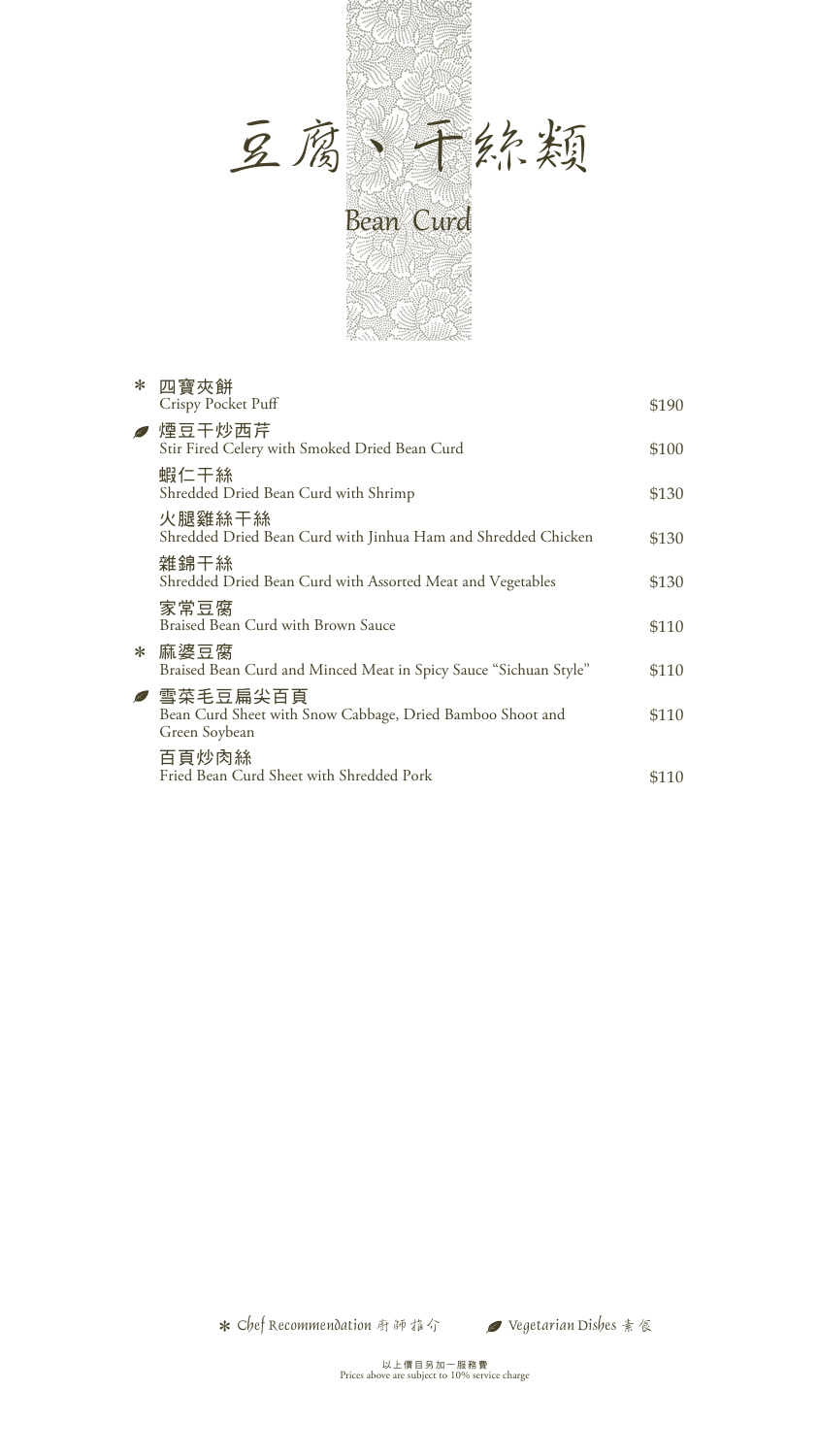

|   | <i>●</i> 雪菜炒毛豆                                                                                               |       |
|---|--------------------------------------------------------------------------------------------------------------|-------|
|   | Stir Fried Green Soybean with Snow Cabbage                                                                   | \$100 |
| Ł | 勝瓜麵筋炒毛豆<br>Sautéed Green Soybean with Angled Luffa and Bran Gluten                                           | \$100 |
|   | <i>●</i> 南瓜炒百合<br>Stir Fired Pumpkin and Lily Bulb                                                           | \$100 |
|   | 竹笙火腿西蘭花<br>Braised Bamboo Fungus with Jinhua Ham and Broccoli in Soup                                        | \$150 |
|   | 鹹肉小棠菜<br>Stir Fried Young Shanghai Cabbage with Salted Meat                                                  | \$110 |
| ∗ | 清炒小棠菜<br>Stir Fried Young Shanghai Cabbage                                                                   | \$90  |
| Ł | 莧菜豆瓣<br>Broad Bean Sautéed with Chinese Spinach                                                              | \$90  |
|   | <i>◢</i> 素雜錦<br><b>Stir Fried Assorted Vegetables</b>                                                        | \$100 |
|   | <i>❷</i> 油燜茄子<br>Stewed Eggplant with Soy Sauce                                                              | \$90  |
|   | <i>●</i> 清炒蠶豆<br>Stir Fried Broad Bean                                                                       | \$100 |
|   | 乾燒四季豆<br>Stir Fried Green Bean with Minced Pork                                                              | \$90  |
| ∗ | 火腿津白<br>Braised Tianjin Cabbage with Jinhua Ham                                                              | \$110 |
|   | 三絲菠菜<br>Spinach with Jinhua Ham, Shredded Mushroom and<br>Shredded Bamboo Shoot                              | \$110 |
|   | 上湯銀杏腐皮火腿津白<br>Braised Tianjin Cabbage with Jinhua Ham,<br>Gingkgo and Bean Curd Sheet in Broth               | \$110 |
|   | <i><i>●</i> 上湯勝瓜蕃茄雲耳百頁</i><br>Braised Bean Curd Sheet with Angled Luffa,<br>Tomato and Black Fungus in Broth | \$110 |
|   | 肉絲炒菠菜<br>Stir Fried Spinach with Shredded Pork                                                               | \$110 |
| Ł | 雪菜銀芽炒莧菜<br>Chinese Spinach Fried with Snow Cabbage and Bean Sprout                                           | \$100 |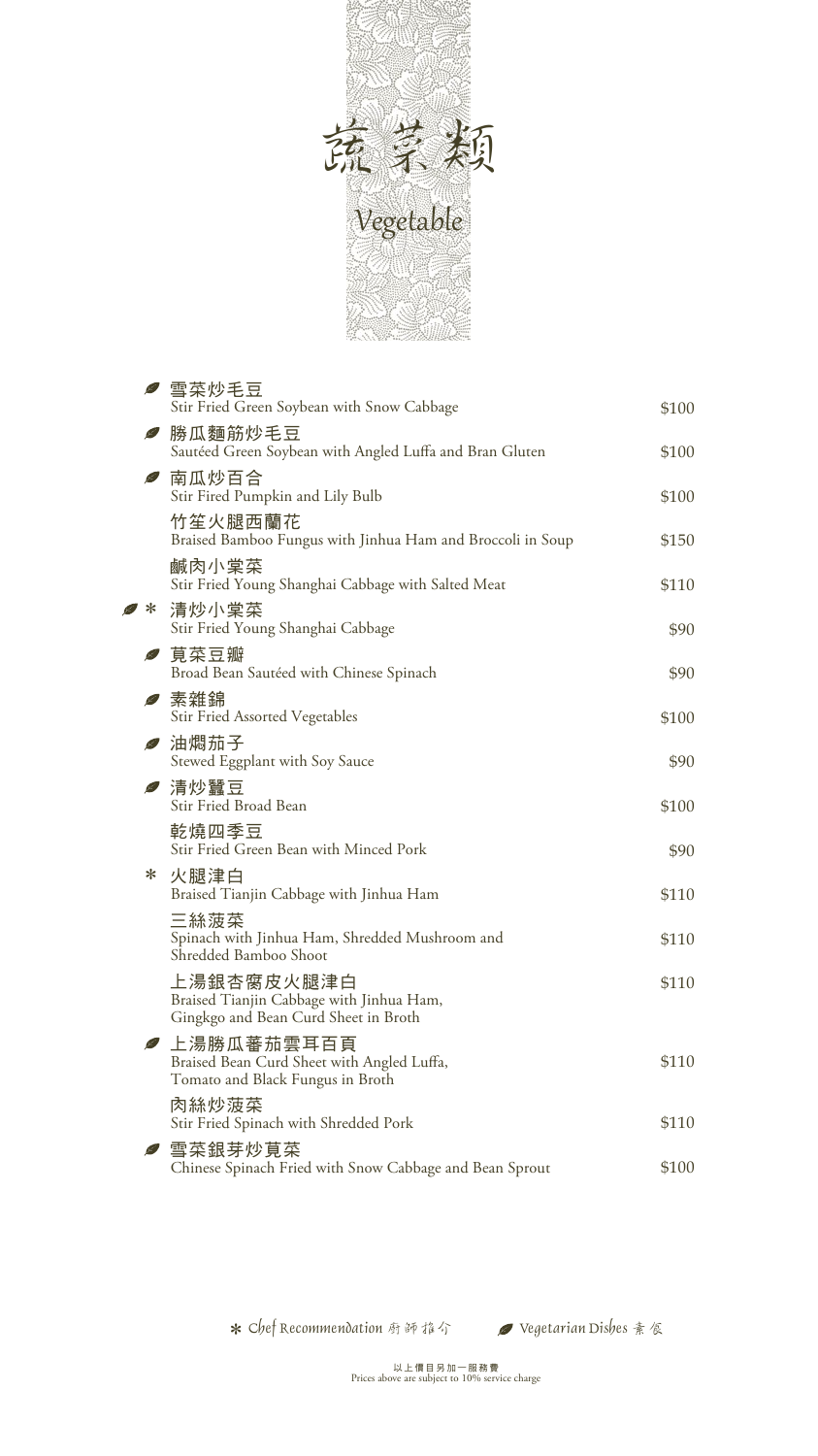

|        | 一品鍋<br><b>Assorted Casserole</b>                                    | 半份 (Half)               | \$650         |
|--------|---------------------------------------------------------------------|-------------------------|---------------|
|        | (Jinhua Ham, Chicken, Pork's knuckle & Vegetables)                  | 壹份(Whole)               | \$1300        |
|        | * 砂鍋餛飩雞湯<br>Chicken and Won-Ton Soup in Casserole                   |                         | \$210         |
|        | 砂鍋醃篤鮮<br>Salted Pork and Bamboo Shoot Soup in Casserole             |                         | \$200         |
|        | 鹹肉豆腐湯<br>Salted Pork and Bean Curd Soup                             |                         | \$110         |
|        | 酸辣湯<br>Hot and Sour Soup                                            | 半份 (Half)<br>壹份 (Whole) | \$75<br>\$150 |
| $\ast$ | 蘿蔔絲鯽魚湯<br>Gold Carp and Shredded Turnip Soup                        |                         | \$120         |
|        | 雪菜黃魚餛飩湯<br>Croacker and Won-Ton with Snow Cabbage Soup              |                         | \$250         |
|        | 雪菜肉絲豆腐羹<br>Snow Cabbage, Shredded Pork and Bean Curd Soup           |                         | \$120         |
|        | 皮蛋黃魚羹<br>Croacker with Preserved Egg Soup                           |                         | \$140         |
|        | 火腿冬瓜湯<br>Winter Melon with Jinhua Ham Soup                          |                         | \$110         |
|        | 麵筋百頁湯<br>Bran Gluten and Bean Curd Sheet Soup                       |                         | \$130         |
|        | 西施骨黃豆湯<br>Pork Bone Soup with Soybean                               |                         | \$130         |
|        | 三鮮菠菜羹 (帶子、蟹肉、蝦仁)<br>Spinach Soup with Scallop, Crab Meat and Shrimp |                         | \$160         |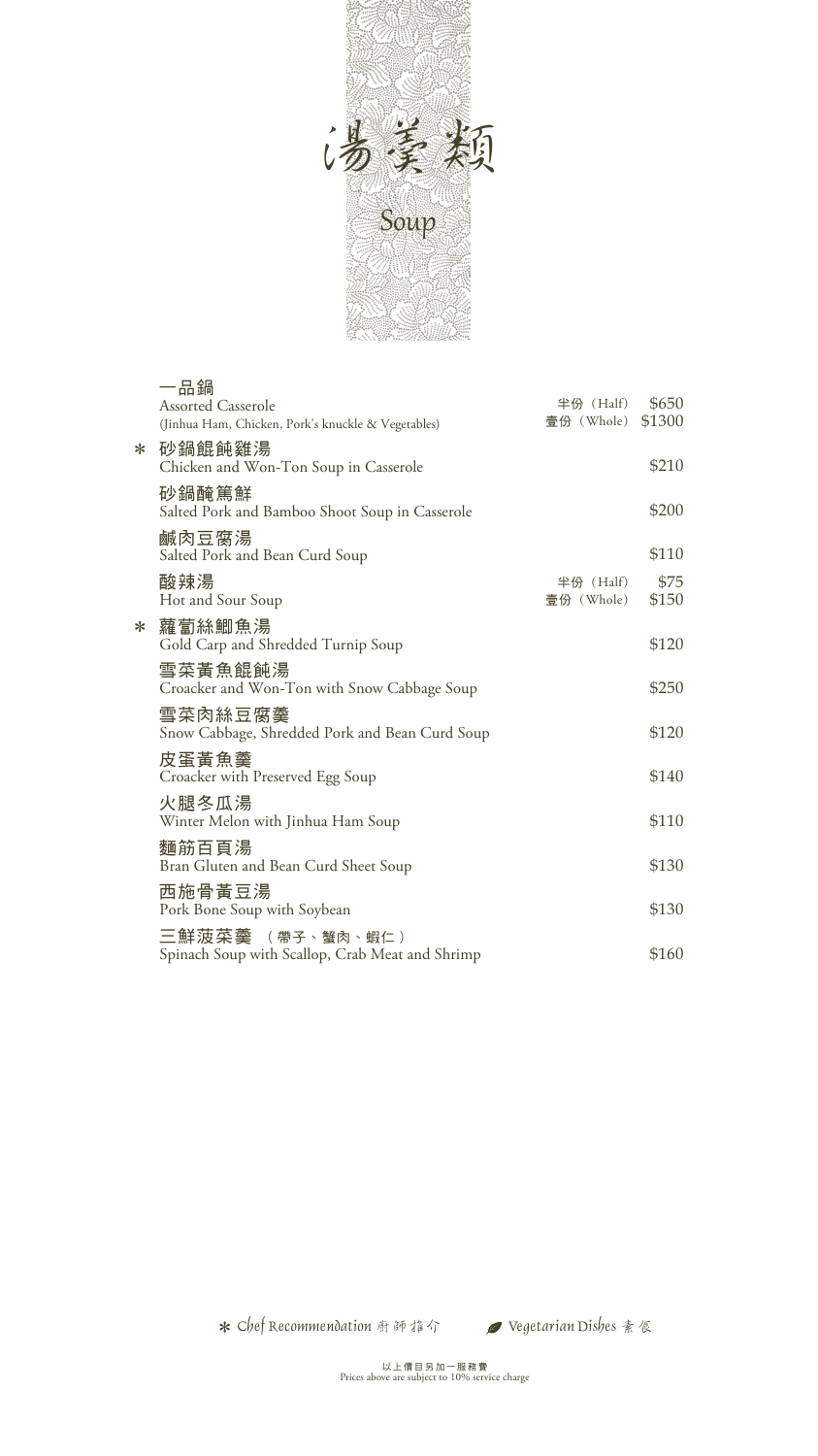

|           | 蕃茄洋蔥牛肉焗飯<br>Baked Beef, Tomato and Onion with Rice                                     | \$140 |
|-----------|----------------------------------------------------------------------------------------|-------|
|           | <i>●</i> 苔條松子炒飯<br>Fried Rice with Seaweed and Pine Nut                                | \$105 |
|           | 咸肉菜粒松子蛋炒飯<br>Fried Rice with Salted Meat, Vegetable, Pine Nut and Egg                  | \$105 |
| $\ast$    | 梓園炒飯<br>"The Catalpa Garden" Fried Rice                                                | \$105 |
|           | 肉絲蛋炒飯<br>Fried Rice with Shredded Pork and Egg                                         | \$110 |
|           | 梅干菜蝦仁炒飯<br>Fried Rice with Preserved Vegetable and Shrimp                              | \$105 |
| ∗         | 蔥蝦拌麵<br>Marinated Noodles with Scallion and Shrimp                                     | \$95  |
|           | 蔥油開洋拌麵<br>Marinated Noodles with Scallion and Dried Shrimp                             | \$95  |
|           | 鱔糊湯麵<br>Noodles with Shredded Eel in Soup                                              | \$95  |
|           | 排骨湯麵<br>Noodles with Spare Ribs in Soup                                                | \$95  |
|           | 燻魚湯麵<br>Noodles with Smoked Fish in Soup                                               | \$95  |
|           | 雪菜蝦仁湯麵<br>Noodles with Shrimp and Snow Cabbage in Soup                                 | \$95  |
|           | 雪菜肉絲湯麵<br>Noodles with Shredded Pork and Snow Cabbage in Soup                          | \$85  |
| $\ast$    | 嫩雞煨麵<br>Stewed Soft Noodles with Chicken and Vegetable                                 | \$95  |
| ∗         | 青菜煨麵<br>Stewed Soft Noodles with Vegetable                                             | \$80  |
| <b>RE</b> | 陽春麵<br>Plain Noodles in Superior Soup                                                  | \$45  |
|           | 紅燒牛脹麵<br>Noodles with Braised Beef Shank in Soup                                       | \$95  |
|           | 上海湯麵<br>Noodles with Shredded Pork and Cabbage in Soup "Shanghai Style"                | \$95  |
|           | 上海粗炒麵<br>Fried Noodles with Shredded Pork and Cabbage in Soy Sauce<br>"Shanghai Style" | \$95  |
|           | 上海二面黃炒麵<br>Crispy Noodles with Shredded Pork "Shanghai Style"                          | \$138 |

Ł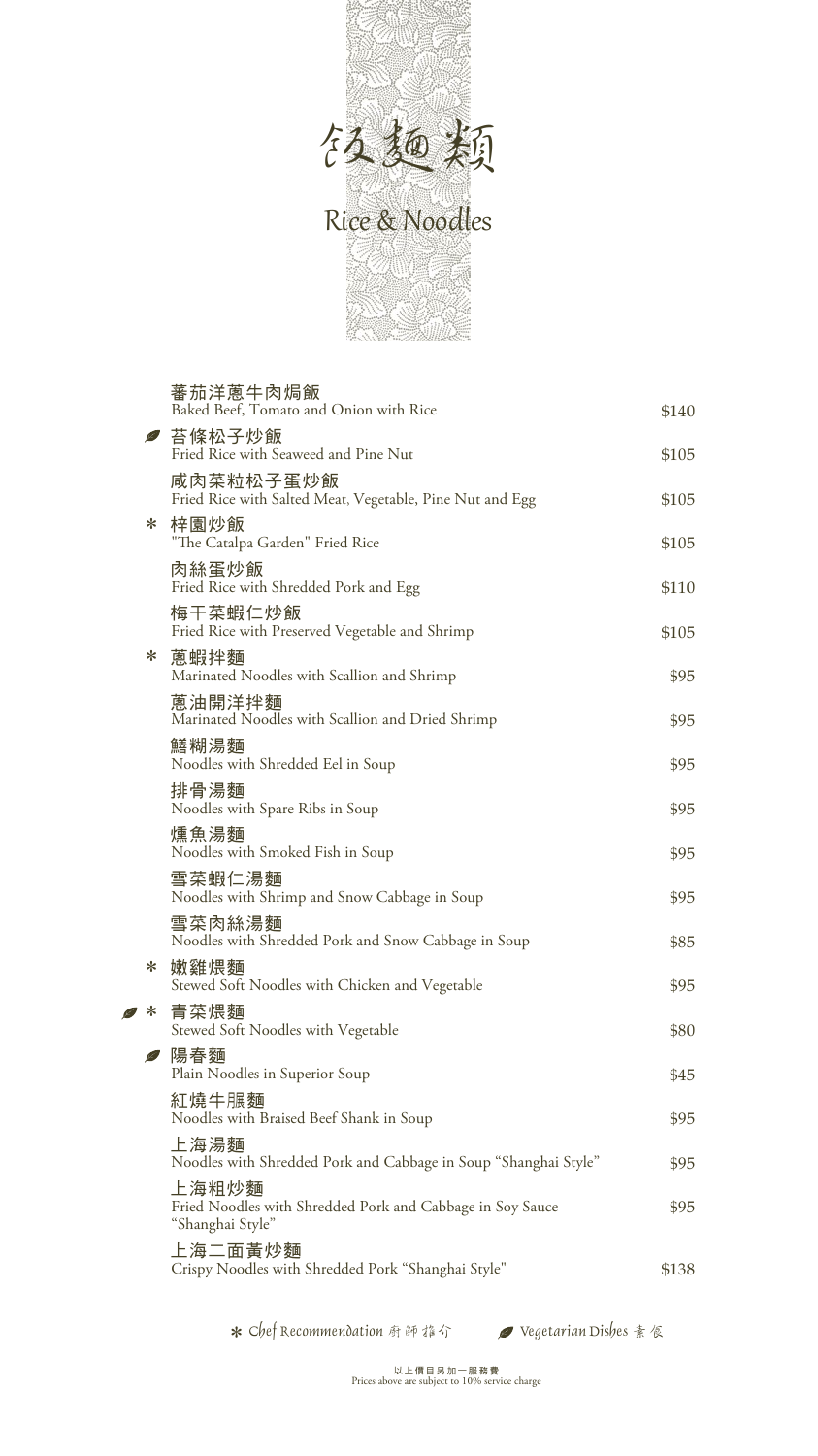

## 菜飯(排骨/燻魚/八寶辣醬) 三鮮泡飯 雪菜肉絲泡飯 *●* 青菜泡飯 \* 上海炒年糕 雪菜肉絲炒年糕 雪菜肉絲湯年糕 Shanghai Style Vegetable Rice with Spare Ribs, Smoked Fish or Sautéed Assorted Meat in Spicy Sauce Shrimp, Sea Cucumber and Croaker Rice in Soup Shredded Pork with Snow Cabbage Rice in Soup Vegetable Rice in Soup Stir Fried Rice Cake with Shredded Pork and Cabbage in Soy Sauce "Shanghai Style" Stir Fried Rice Cake with Shredded Pork and Snow Cabbage Rice Cake with Shredded Pork and Snow Cabbage in Soup \$100 \$110 \$95 \$80 \$95 \$95 \$95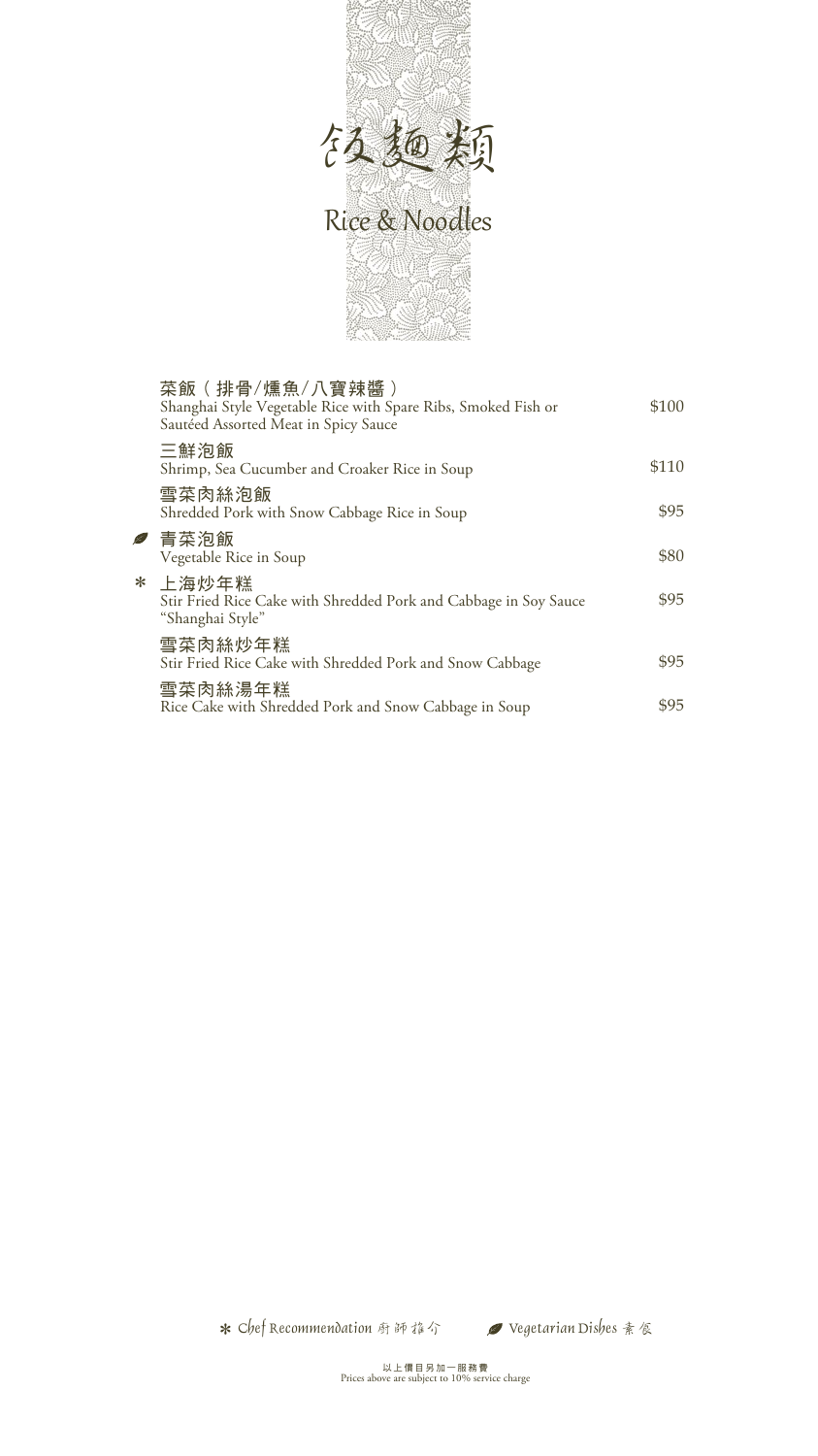

|        | 瑤柱粢飯糕<br>Conpoy with Rice Cake                                    | \$48 |
|--------|-------------------------------------------------------------------|------|
|        | * 菜肉餛飩<br>Pork and Vegetable Won-Ton in Soup                      | \$68 |
|        | 煎菜肉餛飩<br>Pan Fried Pork and Vegetable Won-Ton                     | \$68 |
|        | 上海小籠包<br>Steamed Shanghai Minced Pork Dumplings                   | \$50 |
|        | 鮮肉鍋貼<br>Pan Fried Meat Dumplings                                  | \$55 |
| $\ast$ | 上海炸春卷<br>Deep Fried Shredded Meat and Tianjin Cabbage Spring Roll | \$38 |
| $\ast$ | 蒸銀絲卷<br><b>Steamed Plain Roll</b>                                 | \$38 |
| Ł      | 炸銀絲卷<br>Deep Fried Plain Roll                                     | \$38 |
| B      | 一蒸一炸銀絲卷<br>Steamed Plain Roll and Deep Fried Plain Roll           | \$38 |
| ÞÊ     | 素菜蒸餃<br><b>Steamed Vegetable Dumplings</b>                        | \$38 |
| $\ast$ | 韭菜水餃<br><b>Chives and Pork Dumplings</b>                          | \$60 |
| Ł      | 素菜包<br>Steamed Vegetable Bun                                      | \$36 |
| $\ast$ | 生煎包<br>Pan Fried Minced Pork Bun                                  | \$55 |
| P      | 蔥油餅<br>Pan Fried Spring Onion Pancake                             | \$40 |
|        | 香蔥酥餅<br>Pan Fried Chives Shortbread                               | \$50 |
|        | 鮮肉湯圓<br>Minced Pork Rice Ball Dumplings                           | \$65 |
|        | 蘿蔔絲酥餅<br>Turnip Puff Pastry                                       | \$45 |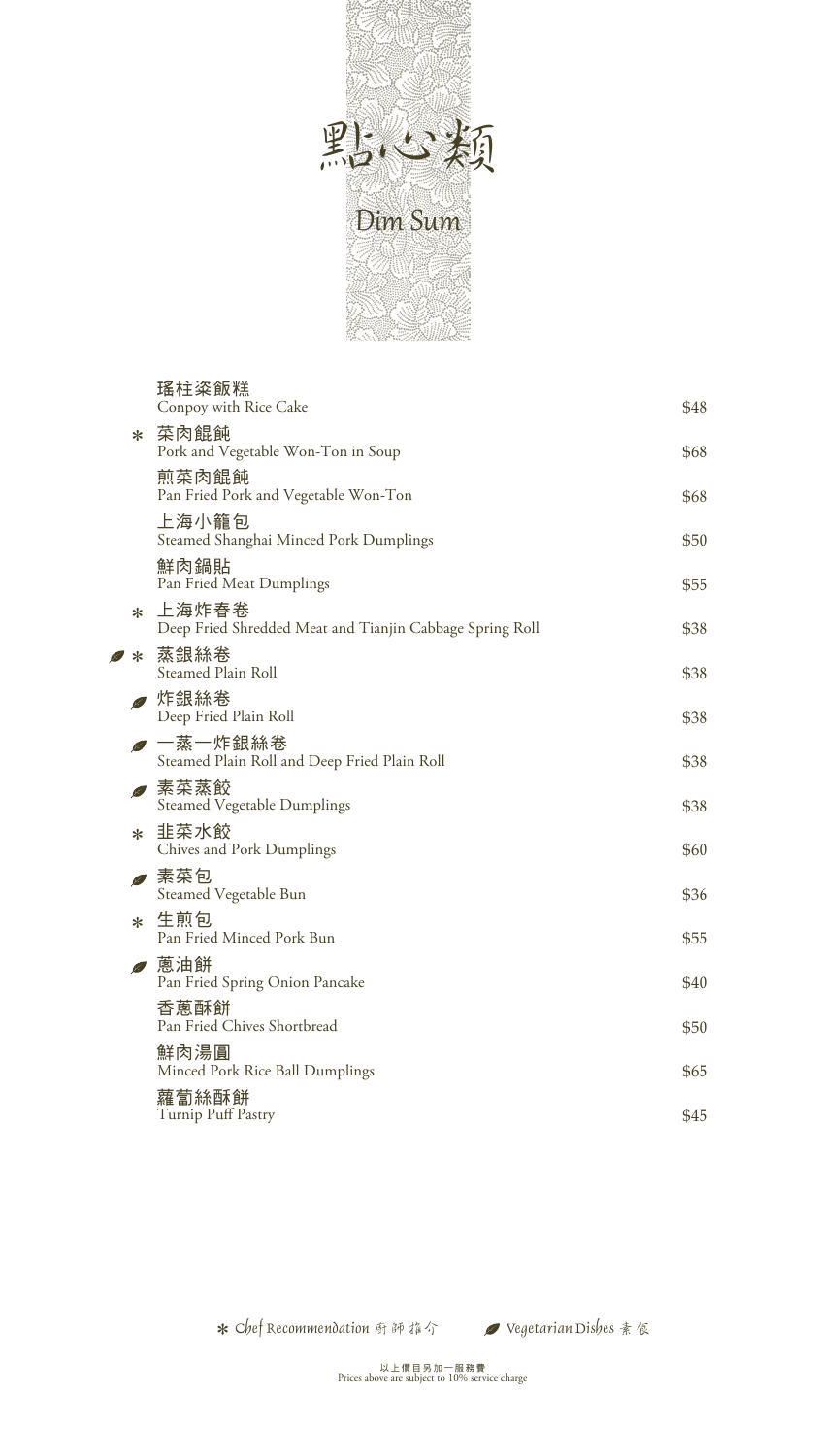

|            | 紅棗冰糖燕窩<br>Double Boiled Bird's Nest with Red Dates                                                            | 每盅 (Per serving)                     | \$220        |
|------------|---------------------------------------------------------------------------------------------------------------|--------------------------------------|--------------|
|            | 桂花八寶飯<br>Steamed Glutinous Rice with Osmanthus and<br>Mashed Red Bean                                         | 半份 (Half)<br>壹份 (Whole)              | \$48<br>\$96 |
| ∗          | 血糯八寶飯<br>Steamed Black Glutinous Rice Stuffed with<br>Mashed Red Bean                                         | 半份 (Half)<br>壹份 (Whole)              | \$45<br>\$90 |
|            | 高力豆沙<br>Deep-Fried Souffle Ball with Mashed Red Bean                                                          |                                      | \$50         |
|            | 豆沙窩餅<br>Mashed Red Bean Pancake                                                                               |                                      | \$60         |
|            | <i>丝</i> 棗泥麻餅<br>Sesame Cake with Mashed Dates                                                                | 半份 (Half)<br>壹份 (Whole)              | \$45<br>\$90 |
| P          | 南瓜餅<br>Pumpkin Pancake                                                                                        |                                      | \$38         |
|            | 紅豆鬆糕<br>Steamed Glutinous Rice Cake with Mashed Red Bean                                                      |                                      | \$38         |
| $\ast$     | 棗泥鬆糕<br>Mashed Dates Sponge Cake                                                                              |                                      | \$42         |
| <b>RES</b> | 棗泥馬拉糕<br>Mashed Dates Steamed Cake                                                                            |                                      | \$42         |
| P          | 桂花拉糕<br>Osmanthus Flavored Steamed Glutinous Cake                                                             |                                      | \$46         |
| $\ast$     | 豆沙春卷<br>Deep Fried Mashed Red Bean Spring Roll                                                                |                                      | \$46         |
|            | 豆沙青團<br>Sweet Green Rice Ball with Mashed Red Bean                                                            |                                      | \$36         |
|            | 豆沙小籠包<br>Steamed Dumplings with Mashed Red Bean                                                               |                                      | \$46         |
|            | 豆沙包<br>Steamed Mashed Red Bean Bun                                                                            |                                      | \$38         |
| <b>RE</b>  | 紅棗蓮心桂圓糖水<br>Double Boiled Longan with Lotus Seed and                                                          | 每盅 (Per serving)                     | \$38         |
|            | <b>Red Dates Sweet Soup</b>                                                                                   |                                      |              |
| <b>SER</b> | 紅棗蓮心雪耳糖水<br>Double Boiled White Fungus with Lotus Seed and                                                    | 每盅 (Per serving)                     | \$38         |
|            | <b>Red Dates Sweet Soup</b>                                                                                   |                                      |              |
| <b>RE</b>  | 酒釀桂花丸子<br>Mini Rice Dumplings with Osmanthus Flavored, Sweet Rice Wine Soup                                   |                                      | \$38         |
|            | 酒釀寧波湯圓<br>Rice Ball Dumplings Stuffed with Mashed Black Sesame and<br>Mashed Red Bean in Sweet Rice Wine Soup |                                      | \$55         |
| PS.        | 鮮果拼盤<br>Fresh Fruit Platter                                                                                   |                                      | \$68         |
|            | * Chef Recommendation 廚師推介                                                                                    | <mark>⁄</mark> Vegetarian Dishes 素 食 |              |